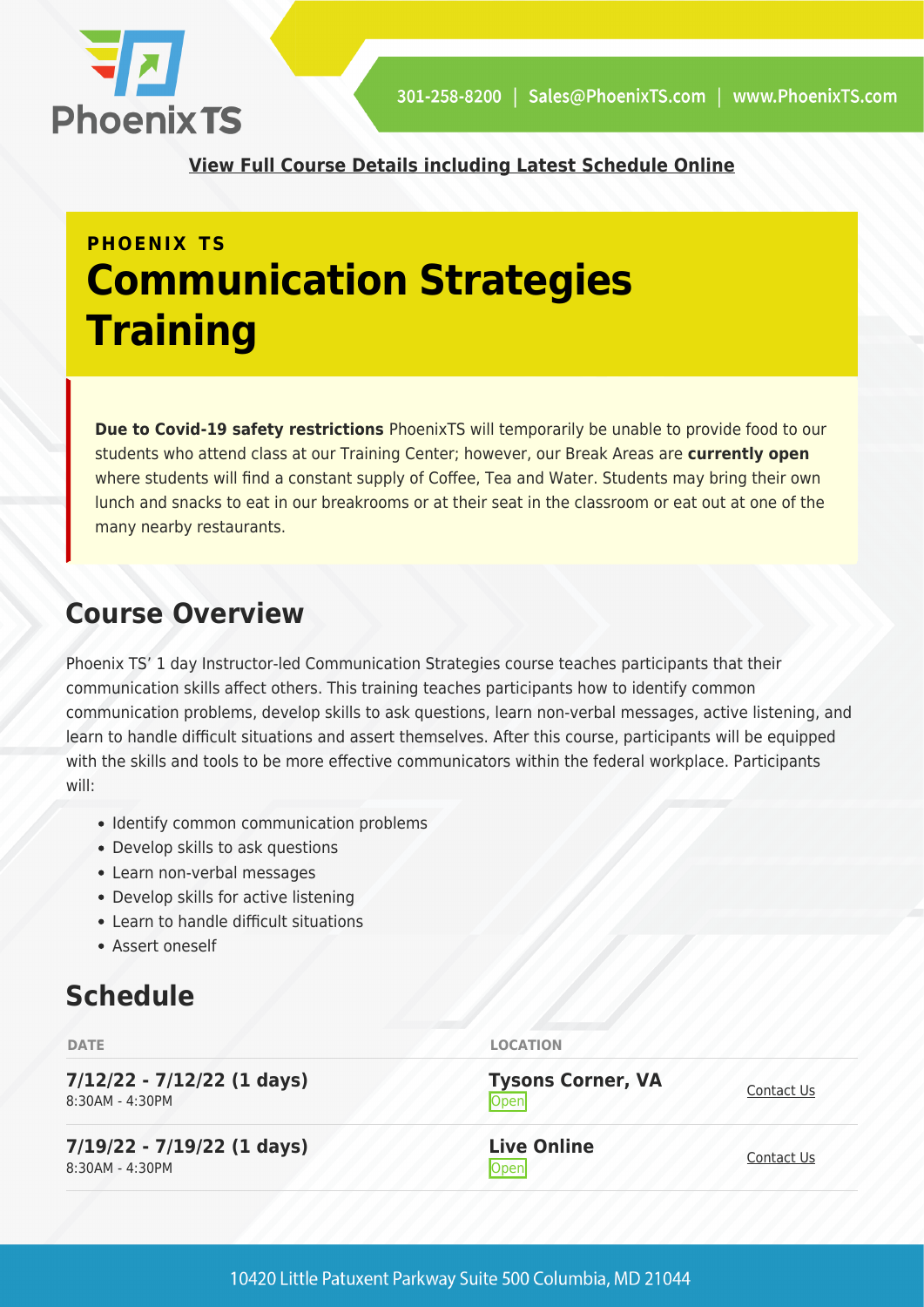

**7/19/22 - 7/19/22 (1 days)** 8:30AM - 4:30PM

**8/09/22 - 8/09/22 (1 days)** 8:30AM - 4:00PM

**8/30/22 - 8/30/22 (1 days)** 8:30AM - 4:30PM

**9/13/22 - 9/13/22 (1 days)** 8:30AM - 4:30PM

**9/13/22 - 9/13/22 (1 days)** 8:30AM - 4:30PM

**10/11/22 - 10/11/22 (1 days)** 8:30AM - 4:30PM

**10/18/22 - 10/18/22 (1 days)** 8:30AM - 4:30PM

**10/18/22 - 10/18/22 (1 days)** 8:30AM - 4:30PM

**12/06/22 - 12/06/22 (1 days)** 8:30AM - 4:30PM

**12/13/22 - 12/13/22 (1 days)** 8:30AM - 4:30PM

**12/13/22 - 12/13/22 (1 days)** 8:30AM - 4:30PM

#### **Course Objectives**

- Understand what communication is
- Identify ways that communication can happen
- Identify barriers to communication and how to overcome them
- Develop their non-verbal and paravermal communication skills

**Columbia, MD** [Contact Us](https://phoenixts.com/schedule/more-info/?class=23407)<br>
Open

**Doral, FL** Sold Out

**Tysons Corner, VA Open** [Contact Us](https://phoenixts.com/schedule/more-info/?class=23392) Contact Us

**Live Online** <u>[Contact Us](https://phoenixts.com/schedule/more-info/?class=23397)</u>

**Columbia, MD** [Contact Us](https://phoenixts.com/schedule/more-info/?class=23408)<br>
Open

**Tysons Corner, VA Open** [Contact Us](https://phoenixts.com/schedule/more-info/?class=23393)

**Live Online** <u>Open</u> [Contact Us](https://phoenixts.com/schedule/more-info/?class=23396) Contact Us

**Columbia, MD** [Contact Us](https://phoenixts.com/schedule/more-info/?class=23409)<br>
Open

**Tysons Corner, VA Open** [Contact Us](https://phoenixts.com/schedule/more-info/?class=23394)

**Live Online** <u>Open</u> [Contact Us](https://phoenixts.com/schedule/more-info/?class=23395)

**Columbia, MD** [Contact Us](https://phoenixts.com/schedule/more-info/?class=23410)<br>
Open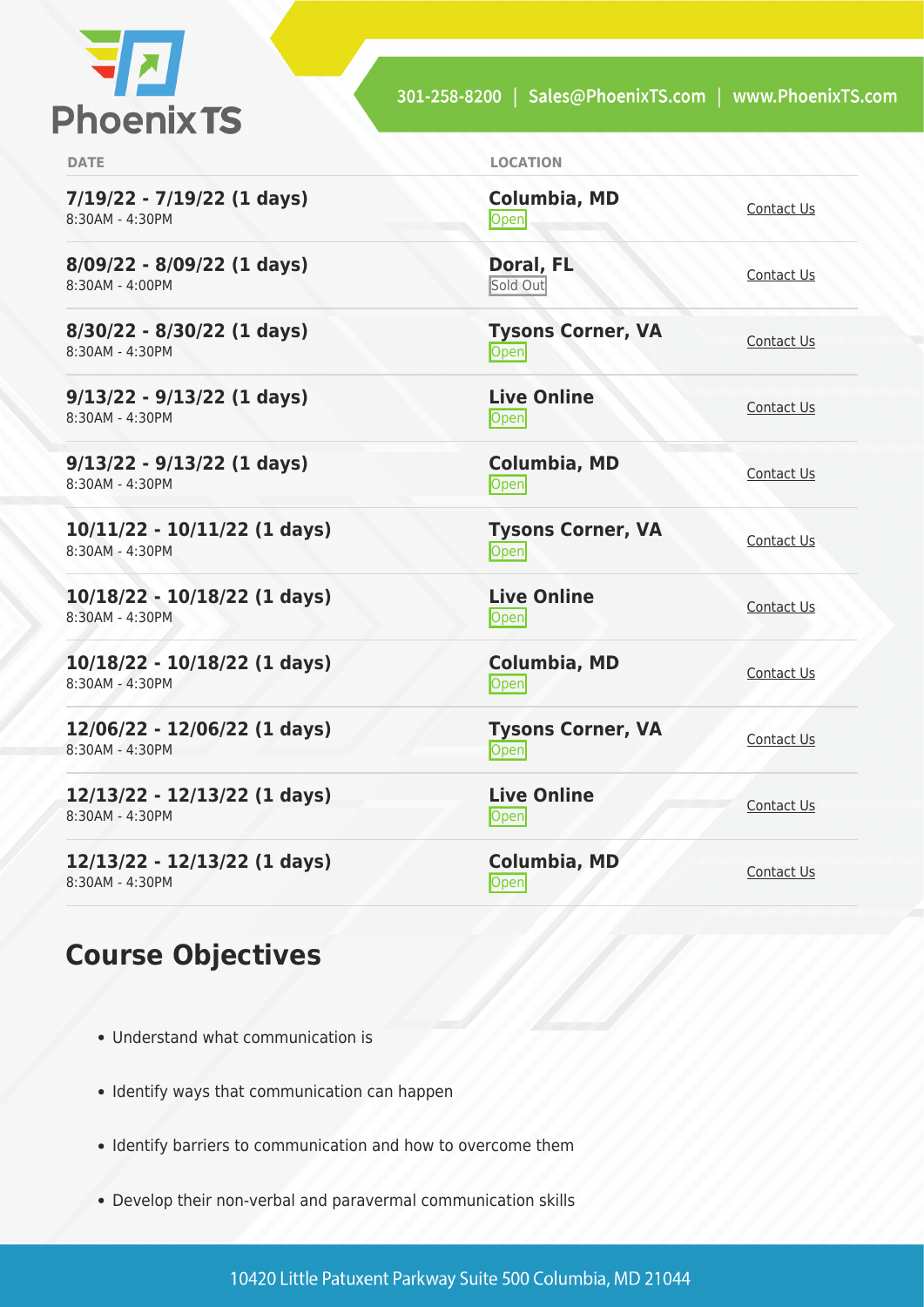

- Use the STAR method to speak on the spot
- Listen actively and effectively
- Ask good questions
- Use appreciative inquiry as a communication tool
- Adeptly converse and network with others
- Identify and mitigate precipitating factors
- Establish common ground with others
- Use "I" messages

## **Course Outline**

Module 1: Getting Started

- Introductions
- Learning Objectives
- Student Objectives

Module 2: The Big Picture

- What is Communication?
- How Do We Communicate?
- Other Factors in Communication

Module 3: Understanding Communication Barriers

- An Overview of Common Barriers
- Language Barriers
- Cultural Barriers
- Differences in Time and Place

Module 4: Paraverbal Communication Skills

- The Power of Pitch
- The Truth about Tone
- The Strength of Speed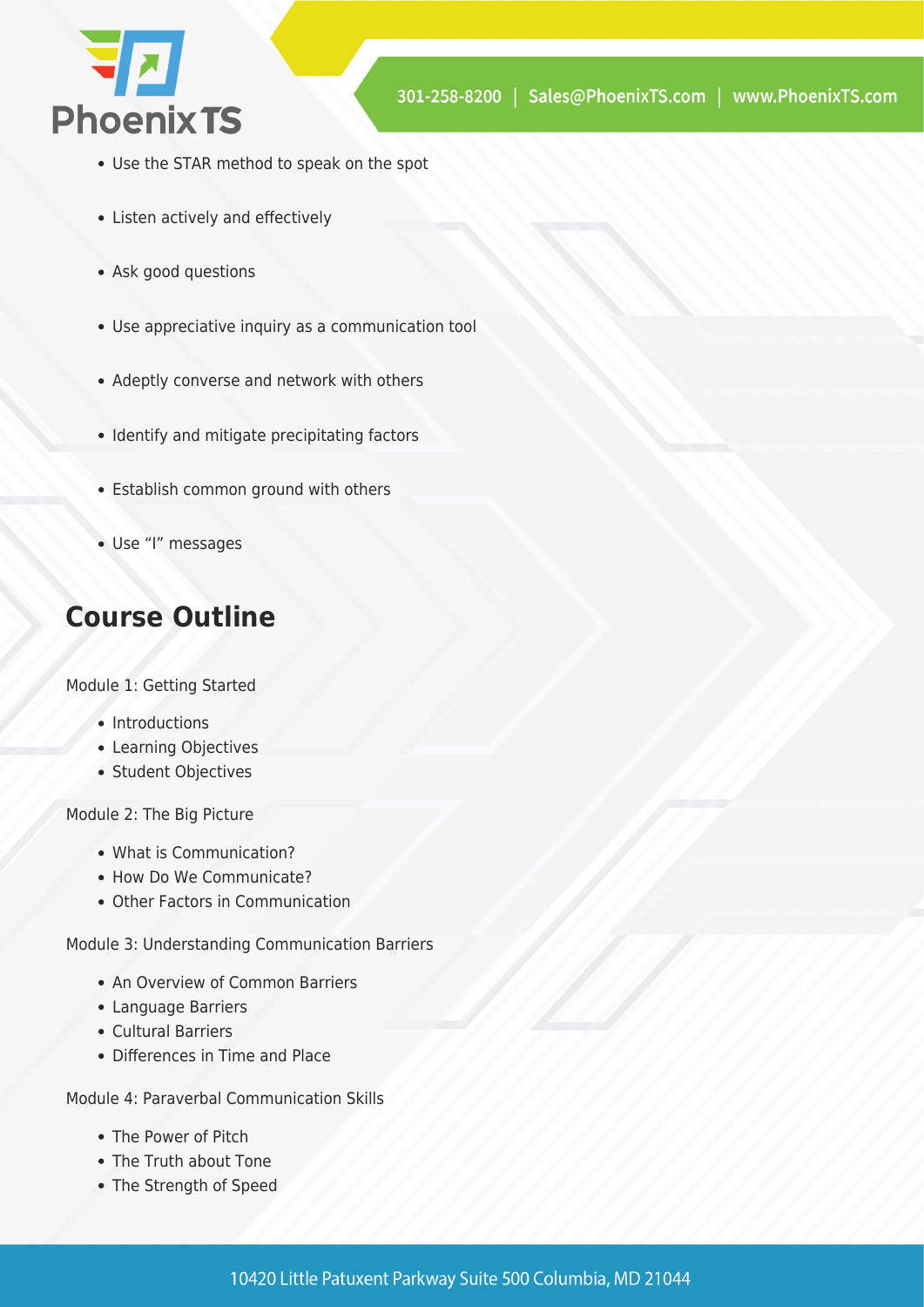

Module 5: Non-Verbal Communication

- Understanding the Mehrabian Study
- All About Body Language
- Interpreting Gestures

Module 6: Speaking Like a STAR

- S=Situation
- $\bullet$  T=Task
- $A =$ Action
- R=Result

Module 7: Listening Skills

- Seven Ways to Listen Better Today
- Understanding Active Listening
- Sending Good Signals to Others

Module 8: Asking Good Questions

- Open Questions
- Closed Ouestions
- Probing Questions

Module 9: Appreciative Inquiry

- The Purpose of AI
- The Four Stages

Module 10: Mastering the Art of Conversation

- Level One: Discussing General Topics
- Level Two: Sharing Ideas and Perspectives
- Level Three: Sharing Personal Experiences
- Our Top Networking Tips

Module 11: Advanced Communication Skills

- Understanding Precipitating Factors
- Establishing Common Ground
- Using "I" Messages

Module 12: Wrap Up

**Due to Covid-19 safety restrictions** PhoenixTS will temporarily be unable to provide food to our

10420 Little Patuxent Parkway Suite 500 Columbia, MD 21044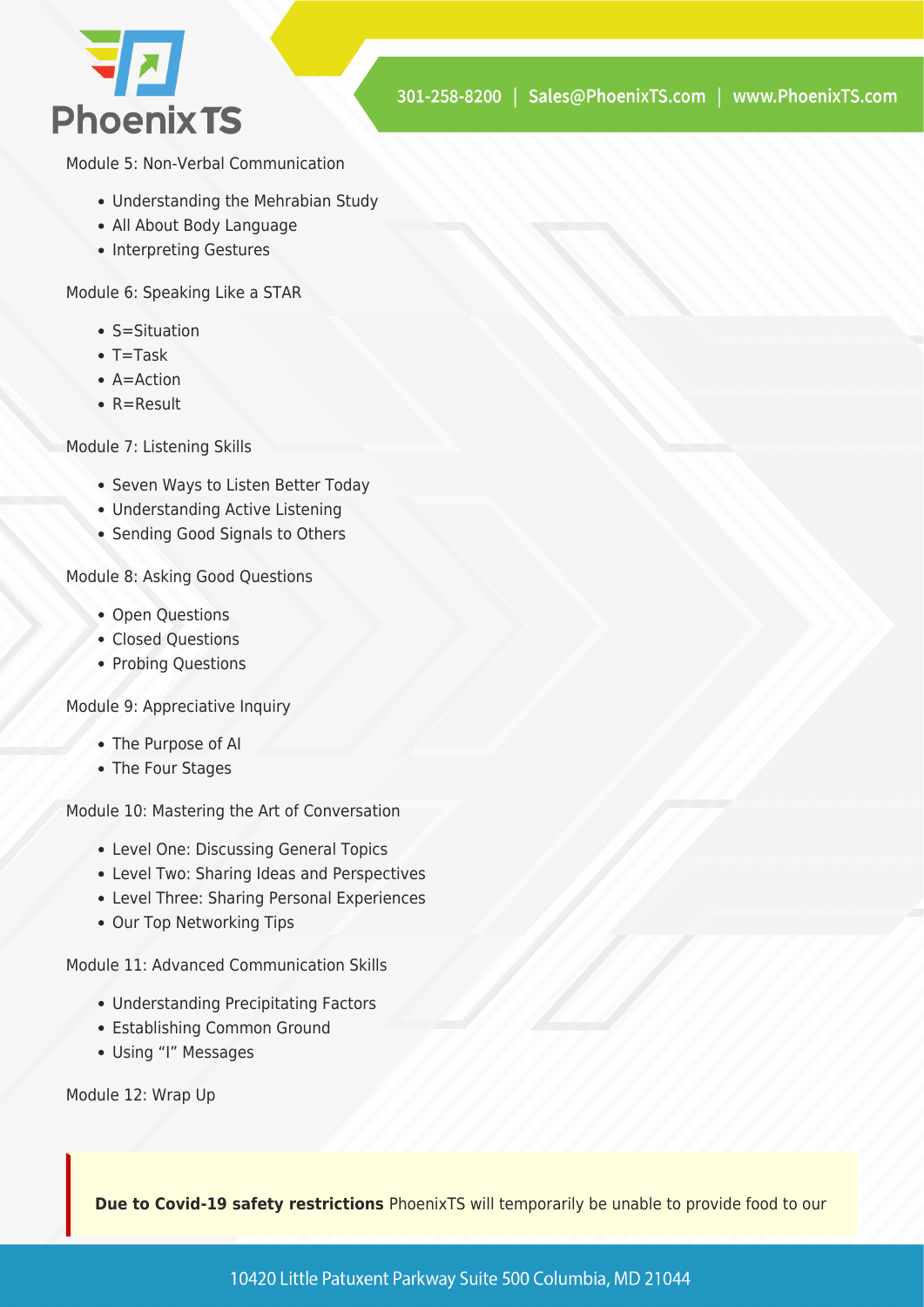

students who attend class at our Training Center; however, our Break Areas are **currently open** where students will find a constant supply of Coffee, Tea and Water. Students may bring their own lunch and snacks to eat in our breakrooms or at their seat in the classroom or eat out at one of the many nearby restaurants.







#### Price Match Guarantee

We'll match any competitor's price quote. Call us at 240-667-7757.

#### Included in this **Communication Strategies Training**

2 days instructor-led training

10420 Little Patuxent Parkway Suite 500 Columbia, MD 21044